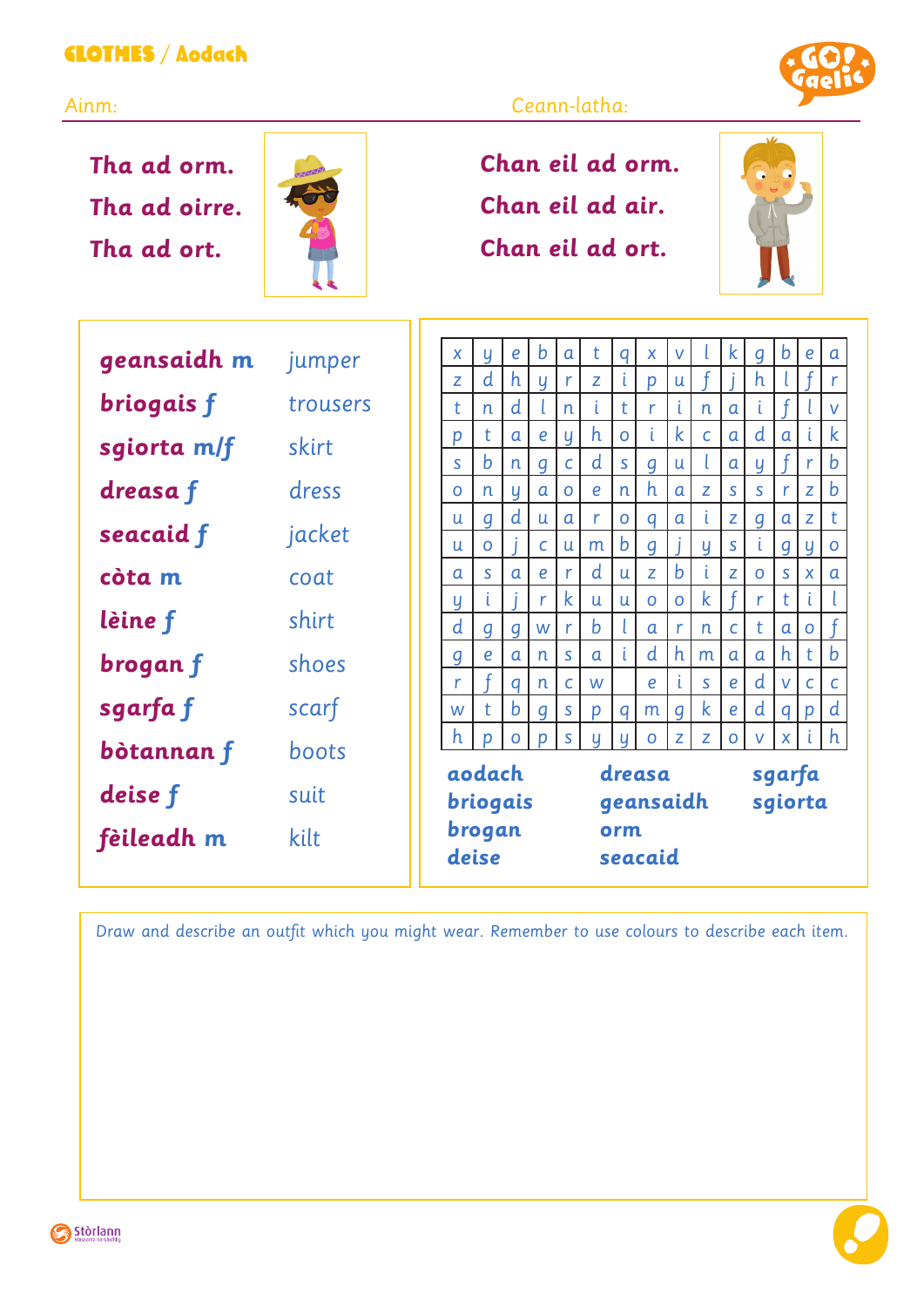## CLOTHES / Aodach



Ainm: Ceann-latha: